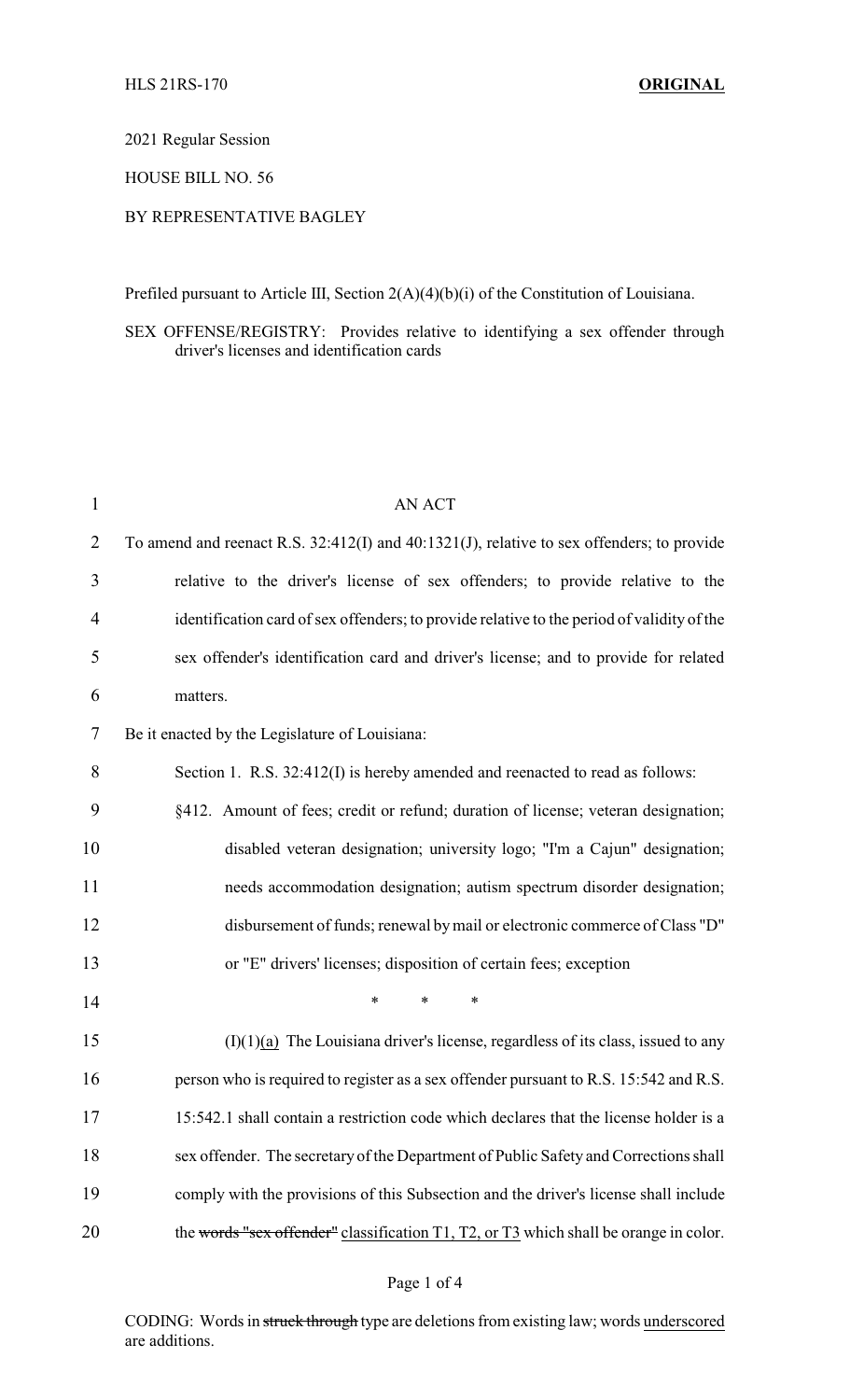| 1  | (b) Pursuant to R.S. 15:544, T1 classification is for persons required to                 |
|----|-------------------------------------------------------------------------------------------|
| 2  | register for fifteen years; T2 classification is for persons required to register for     |
| 3  | twenty-five years; and T3 classification is for persons required to register for life.    |
| 4  | (2) Any person to whom this Subsection applies shall carry upon his person                |
| 5  | the last driver's license issued to him.                                                  |
| 6  | (3) The department shall issue a license required pursuant to this Subsection             |
| 7  | for a period of one year. When the department issues a license pursuant to this           |
| 8  | Subsection the license shall be valid for a period of one year from the date of           |
| 9  | issuance.                                                                                 |
| 10 | (4) Any person to whom this Subsection applies shall personally appear at                 |
| 11 | a motor vehicle field office to renew his driver's license every year, in addition to the |
| 12 | yearly reregistration pursuant to R.S. 15:542 et seq. Reregistration shall include the    |
| 13 | submission of current information to the department and the verification of               |
| 14 | registration information, including the street address and telephone number of the        |
| 15 | registrant; name, street address and telephone number of the registrant's employer,       |
| 16 | and any other registration information that may need to be verified. Upon successful      |
| 17 | completion of reregistration, the bureau shall electronically transmit this fact to the   |
| 18 | office of motor vehicles which may then proceed to renew the driver's license. In         |
| 19 | order to reimburse the office of motor vehicles for the cost of a yearly issuance, the    |
| 20 | regular renewal fee shall be collected at each renewal pursuant to this Subsection.       |
| 21 | The provisions of this Subsection shall apply to all registered sex<br>$\left(5\right)$   |
| 22 | offenders regardless of the date of conviction.                                           |
| 23 | *<br>$\ast$<br>∗                                                                          |
| 24 | Section 2. R.S. 40:1321(J) is hereby amended and reenacted to read as follows:            |
| 25 | §1321. Special identification cards; issuance; veteran designation; disabled veteran      |
| 26 | university logo; "I'm a Cajun" designation;<br>designation;<br>needs                      |
| 27 | accommodation designation; fees; expiration and renewal; exceptions;                      |
| 28 | promulgation of rules; promotion of use; persons less than twenty-one years               |
|    |                                                                                           |

# Page 2 of 4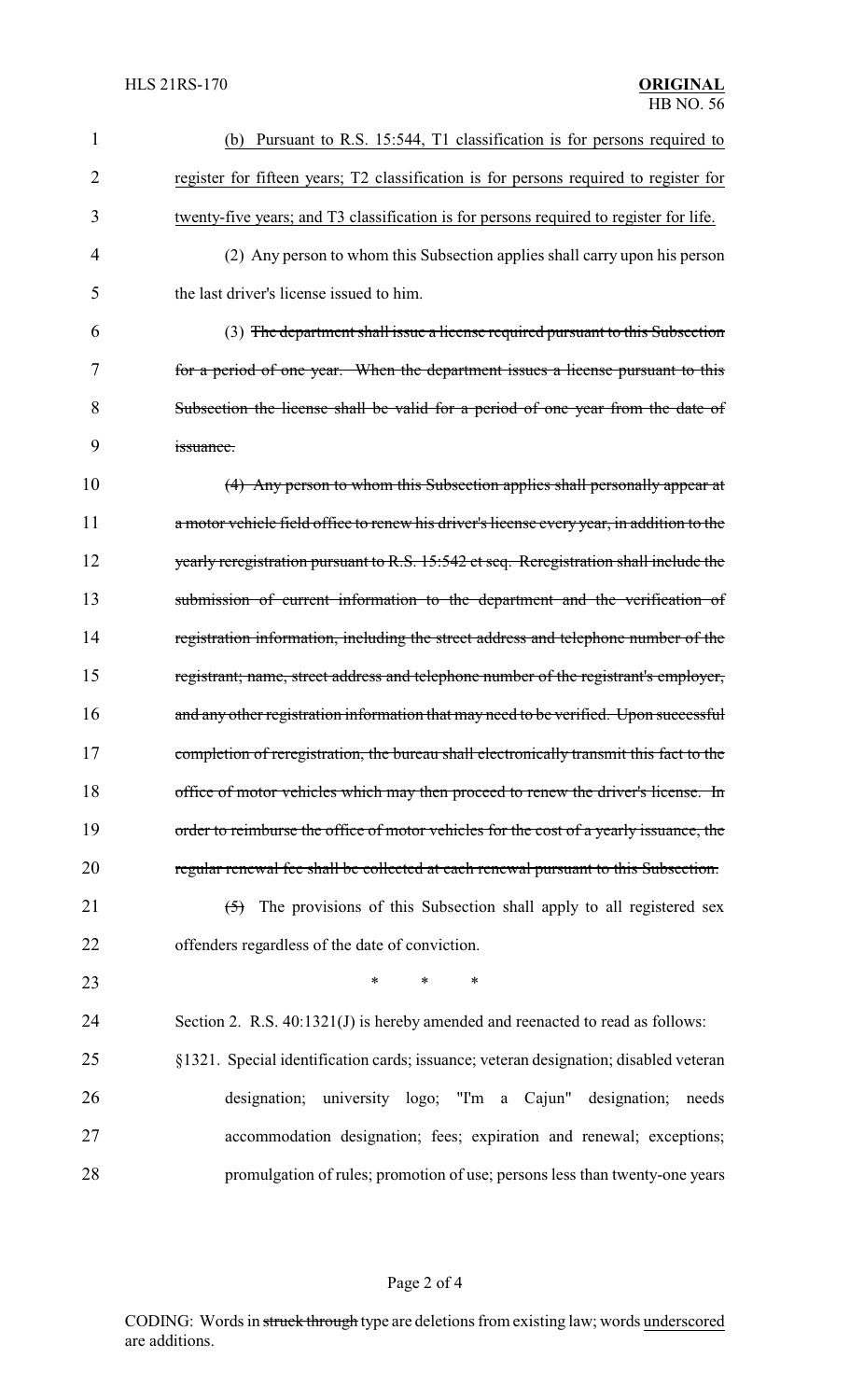| ۹ | ۰. |  |
|---|----|--|
|   |    |  |
|   |    |  |

1 of age; the Protect and Save our Children Program; Selective Service 2 Registration

 $3$  \* \* \*

 $J(1)(a)$  Any person required to register as a sex offender with the Louisiana Bureau of Criminal Identification and Information, as required by R.S. 15:542 et seq., shall obtain, only if the individual does not have a valid license in accordance with R.S. 32:412(I), a special identification card issued by the Department of Public Safety and Corrections which shall contain a restriction code declaring that the 9 holder is a sex offender. This special identification card shall include the words "sex" 10 offender" in all capital letters classification T1, T2, or T3 which are orange in color 11 and shall be valid for a period of one year from the date of issuance. This special identification card shall be carried on the person at all times by the individual required to register as a sex offender. (b) Pursuant to R.S. 15:544, T1 classification is for persons required to register for fifteen years; T2 classification is for persons required to register for twenty-five years; and T3 classification is for persons required to register for life. 17 (2) Each person required to carry a special identification card pursuant to this

18 Subsection shall personally appear, annually, at a field office of the office of motor 19 vehicles to renew his or her special identification card but only after he or she has 20 registered as an offender pursuant to R.S. 15:542 et seq. Reregistration shall include 21 the submission of current information to the department and the verification of this 22 information, which shall include the street address and telephone number of the 23 registrant; the name, street address and telephone number of the registrant's 24 employer, and any registration information that may need to be verified by the 25 bureau. No special identification card shall be issued or renewed until the office of 26 motor vehicles receives confirmation from the bureau, electronically or by other 27 means, that the reregistration of the sex offender has been completed.

28 (3) The provisions of this Subsection shall apply to all sex offenders required 29 to register pursuant to R.S. 15:542 et seq., regardless of the date of conviction.